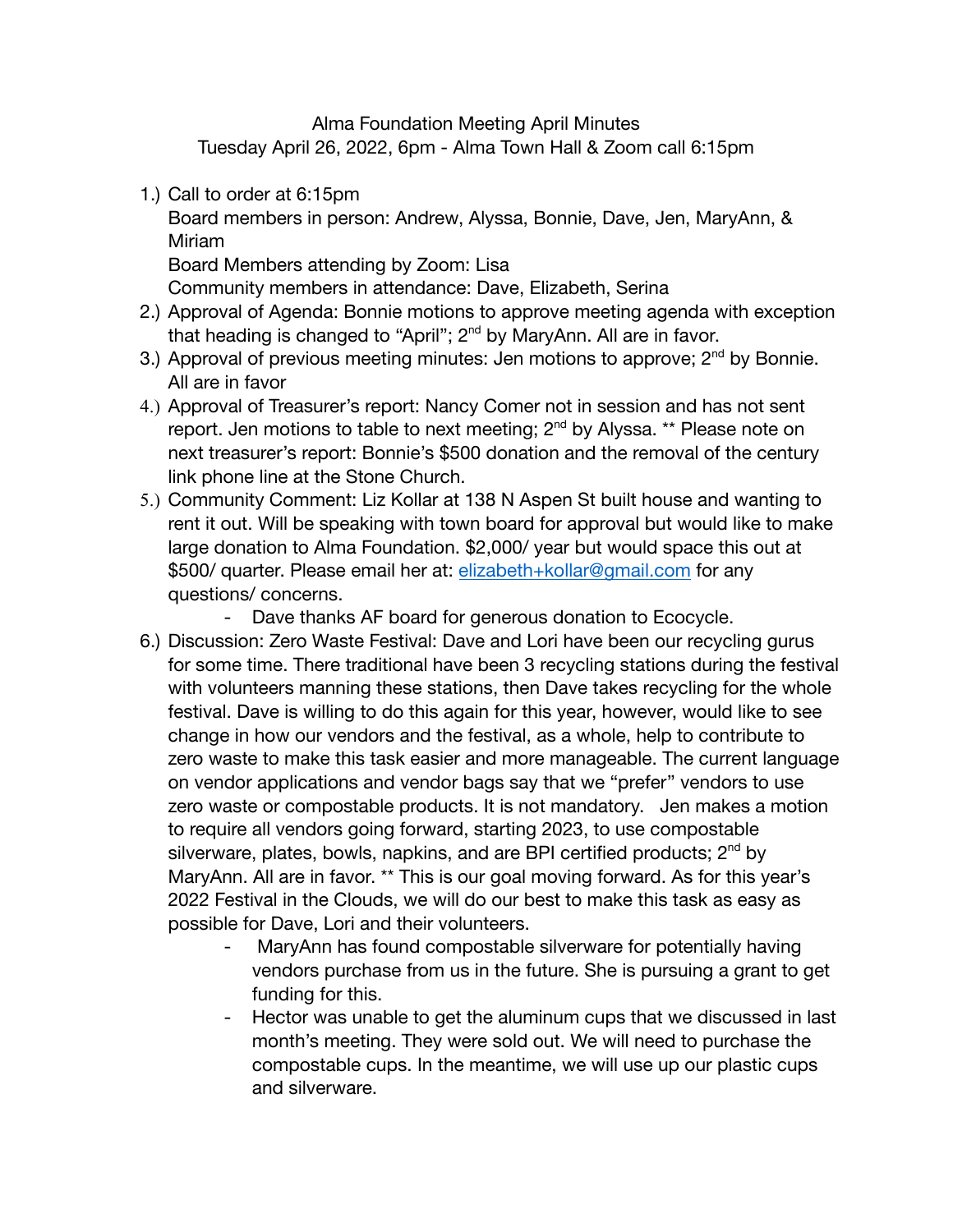- 7.) Festival in the Clouds:
	- Music- there is a server error that comes up on website site for musicians to apply. Need to get hosting account pin? There are still openings available. Saam will give Jen admin permissions for Facebook posting.
	- Vendors- all good with vendors. Did advertisement go out as per February meeting?
	- Volunteers- still needing more and coordinators for cloud control
	- Beer Tent- Serina is on board to help/ coordinate beer tent. Erica and Megan agree to help out. Will need to get beer ordered
	- Camping- Jen and Aaron
	- Parking Lisa has agreed to coordinate and will need to get some volunteers to help her.
	- Site Map- Saam is emailing this to everyone
	- Race in the Clouds- "looks great!" \$40/ person, 6/12/16 mile mt. bike race. Start and ends @ fire station. Registration online, deadline @9am day of.
	- Merch Crew- need to get letters out for sponsorship and donations for the raffle. Artwork has been chosen; vote was unanimous!
	- T- Shirts- Bonnie makes a motion to use artwork for posters and t-shirts for Alma Foundation,  $2^{nd}$  by Miriam. We will need to get in touch with Nancy and Ashley to help with getting the t- shirts ordered/ sizes / colors/ designs. \*\*\*\* This was not discussed at the meeting, but would it be possible to order more of the Bingo hoodies while we are placing an order for the t-shirts? We can discuss at next meeting is needed. Thanks!
	- Sherly Septic sent an estimate of \$6,238.75 for 20 toilets and 5 hand washing stations for the festival, with a cleaning done on Sunday morning. Bonnie makes a motion to use Sherly Septic for this service at the festival with a. request to see if we could get a discount with a sponsorship trade option, 2<sup>nd</sup> by Dave. All are in favor.
- 8.) Bingo: Next Bingo is scheduled for May 19<sup>th</sup>. Alyssa will be games manager and Jen will call. Community would like to see a June Bingo scheduled this year for June 16<sup>th</sup>. Will discuss at next meeting. Hector will follow up with finding out about scholarship and if we still have time to offer this.
- 9.) Ongoing Projects:
	- Clesson Cabin good
	- Ladies Aid Erica needs a signature for grant
	- Riverwalk no updates
	- Business/ workplace no updates